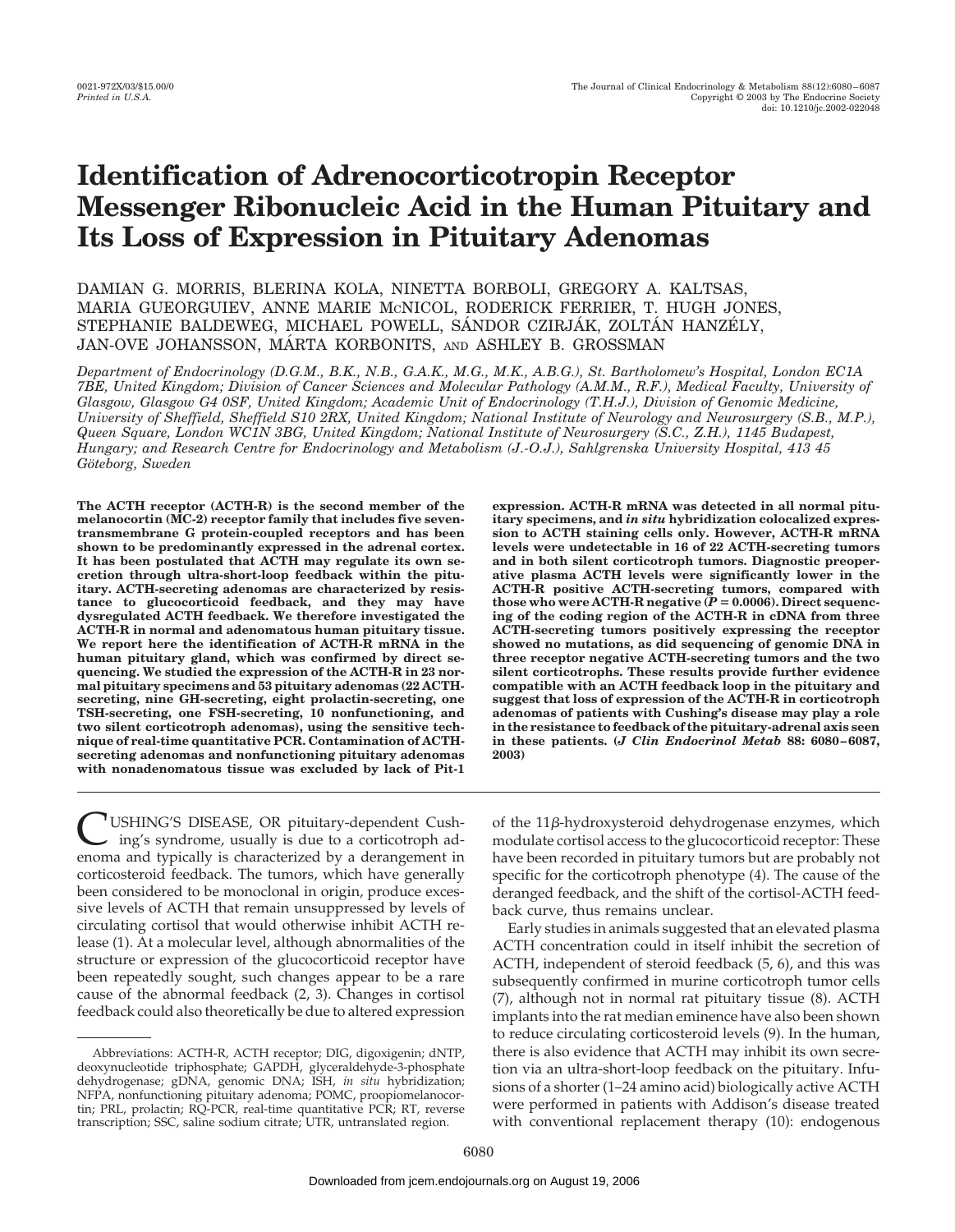ACTH secretion was measured using a highly specific twosite immunometric assay that did not cross-react with ACTH (1–24). Endogenous ACTH was shown to be significantly reduced 15 min into the infusion, compared with placebo; in addition, the endogenous ACTH response to ovine-sequence CRH was obliterated by ACTH (1–24) infusion, suggesting that the effect was likely to be at the level of the pituitary rather than the hypothalamus. These results were contrary to an earlier article in patients with Addison's that had demonstrated no evidence of inhibition of endogenous ACTH by the synthetic ACTH analog alsactide ( $\beta$ -Ala1, Lys17-ACTH1–17-4-amino-N-butylamide) (11). The discrepancy in findings between these two studies is not clear, although it has been postulated to be due to a possible difference in specificity between ACTH (1–17) and ACTH (1–24) at the receptor level (10).

Feedback at the hypothalamic level by ACTH has also been demonstrated in the rat (12) and human subjects (13). Clinically, we observed that patients with familial glucocorticoid deficiency, caused by germline inactivating mutations of the ACTH receptor (ACTH-R) (14, 15), were often persistently pigmented while receiving normal or even excessive glucocorticoid replacement, and had persistently detectable ACTH levels. We therefore speculated that these patients demonstrate deranged feedback as a consequence of the mutated ACTH-R. The ACTH-R is the second member of the melanocortin (MC-2) receptor family that includes five seven-transmembrane G protein-coupled receptors, signal transduction occurring largely through stimulation of adenylate cyclase and cAMP production (16). Previous studies have shown predominant expression of the ACTH-R in the adrenal cortex, as expected, but it has also been described in human extraadrenal tissues; these include testis, heart, kidney, ovary (17), skin (18), and vascular endothelial cells (19) as well as murine adipose tissue (20, 21), but it has not been described in the pituitary, although the melanocortin receptors subtypes MC1-R, MC4-R, and MC5-R are known to be expressed in this tissue (17). We therefore further speculated that the ACTH-R might be expressed in the normal human pituitary and that changes in its sequence or relative expression may be part of the molecular defect seen in Cushing's disease.

The aim of this study was therefore to investigate the possible presence of the ACTH-R in human pituitary and to quantify and compare the level of expression of mRNA in corticotroph tumors, compared with normal pituitary tissue and other pituitary tumors. Protein expression could not be studied because there are currently no specific antisera available, but *in situ* hybridization together with immunocytochemistry was used to colocalize expression. We also wished to examine the expression of proopiomelanocortin (POMC) and T-pit, a recently described specific marker of corticotroph cells (22, 23), in these normal and tumor samples in relation to ACTH-R status.

# **Materials and Methods**

# *Tumor specimens*

A total of 56 human pituitary adenomas were examined: 25 ACTHsecreting tumors, two silent corticotroph tumors, nine GH-secreting tumors, 10 nonfunctioning pituitary adenomas (NFPAs), eight prolactin

(PRL)-secreting tumors, one FSH-secreting, and one TSH-secreting tumor were obtained at the time of transsphenoidal surgery. Tumors were collected in liquid nitrogen and then stored at  $-80$  C. The tumor type was determined on the basis of clinical and biochemical findings before surgery and by morphological and immunocytochemical analysis of the removed tissue sample. The size of the tumor was based on the preoperative magnetic resonance imaging findings. Clinical details, including baseline 0900 h serum cortisol and plasma ACTH levels, are given in Table 1. Normal human pituitary autopsy specimens (23 samples collected in liquid nitrogen and then stored at  $-\dot{80}$  C, and four samples formalin fixed), obtained within 24 h of death, were obtained from patients with no evidence of any endocrine abnormality. Informed consent was obtained from all patients, and the study was approved by the local Ethics Committee.

## *RNA extraction and reverse transcription*

Total RNA was homogenized and extracted from frozen tissue using an SV isolation kit (Promega, Southampton, UK), which includes a DNase step; quantification and purity of the total RNA was determined by spectrophotometry.

Total RNA (1  $\mu$ g) was reverse transcribed into cDNA using TaqMan reverse transcription (RT) reagents (PE Biosytems, Warrington, UK). Each 50- $\mu$ l reaction mix contained 5.5 mm MgCl $_2$ , 2 mm deoxynucleotide triphosphate (dNTP) mix, 2.5  $\mu$ m random hexamers, 20 U RNase inhibitor, 62.5 U Multiscribe reverse transcriptase, and 1  $\mu$ g RNA. Thermal cycling conditions were as follows: 25 C for 10 min, 48 C for 30 min, and 95 C for 5 min.

# *PCR*

The integrity of the mRNA and the exclusion of genomic DNA contamination from each specimen was verified by PCR for the housekeeping gene, glyceraldehyde-3-phosphate dehydrogenase (GAPDH), on cDNA and RT-control reactions, with omission of reverse transcriptase. Contamination of ACTH-secreting, silent corticotroph, FSH-secreting tumors, and NFPAs by nonadenomatous pituitary tissue was excluded by PCR for the gene Pit-1, as previously published (24) (Fig. 1).

PCR for the corticotroph cell-expressed genes POMC and T-pit were also performed. Confirmatory PCR of the ACTH-R was performed in corticotroph tumors after real-time quantitative PCR analysis. Intronspanning primers sequences were as follows: GAPDH (196-bp product; GenBank accession no. M33197, forward 5' CCATGGAGAAGGCT-GGGG 3'; reverse 5' CAAAGTTGTCATGGATGACC 3'), Pit-1 (560-bp product; GenBank accession no. D10216, forward 5' AGTGCTGC-CGAGTGTCTACCA 3'; reverse 5' TTTCTTTTCCTTTCATTTGCT 3'), Tpit (400-bp product; GenBank accession no. NM005149, forward 5- CGTCTACATTCACCCGGACT 3'; reverse 5' CACTCCATCTGGATT-GGAAAA 3'), POMC (320-bp product; GenBank accession no. V01510, forward 5' AGGACCTCACCACGGAAAG 3'; reverse 5' CATGGAG-TAGGAGCGCTTG 3'), and ACTH-R (248-bp product; GenBank accession no. Y10100 and S77555, forward 5' CCCAGAAAGTTCCTGCTT 3'; reverse 5' ATATCTCCTCCGGCAAAA 3'). PCR using 2.5 µl cDNA was performed in 25- $\mu$ l reaction volumes on the GeneAmp 9700 thermal cycler (PE Biosytems), with reagent concentrations for the different genes as follows: GAPDH and Pit-1, 0.2  $\mu$ м primers, 1.5 mm MgCl, 200  $\mu$ м dNTPs, and 0.625 U Taq DNA polymerase in storage buffer A (Promega); T-pit, POMC, and ACTH-R 0.5  $\mu$ m primers, 1.5 mm MgCl, 400  $\mu$ м dNTPs, 5  $\mu$ l Q-Solution, and 1.25 U HotStarTaq (Qiagen, Sussex, UK). An initial denaturing/activating step of 95 C for 5 and 15 min, respectively, for the Promega and Qiagen Taq polymerases was required, followed by a repeated cycles of 95 C for 30 sec, a variable annealing temperature for 30 sec, and 72 C for 1 min. Annealing temperatures and cycle numbers were as follows: GAPDH (55 C, 26 cycles); Pit-1 (55 C, 30 cycles); T-pit (55 C, 35 cycles); POMC (58 C, 30 cycles); and ACTH-R (55 C, 40 cycles). A final extension step of 72 C for 10 min was used. PCR products were run on ethidium bromide-stained 2% agarose gels.

# *Real-time quantitative PCR (RQ-PCR) of the ACTH-R*

The ACTH-R contains two exons, the first encoding the 5' untranslated region (UTR), whereas the second encodes part of the 5'-UTR, the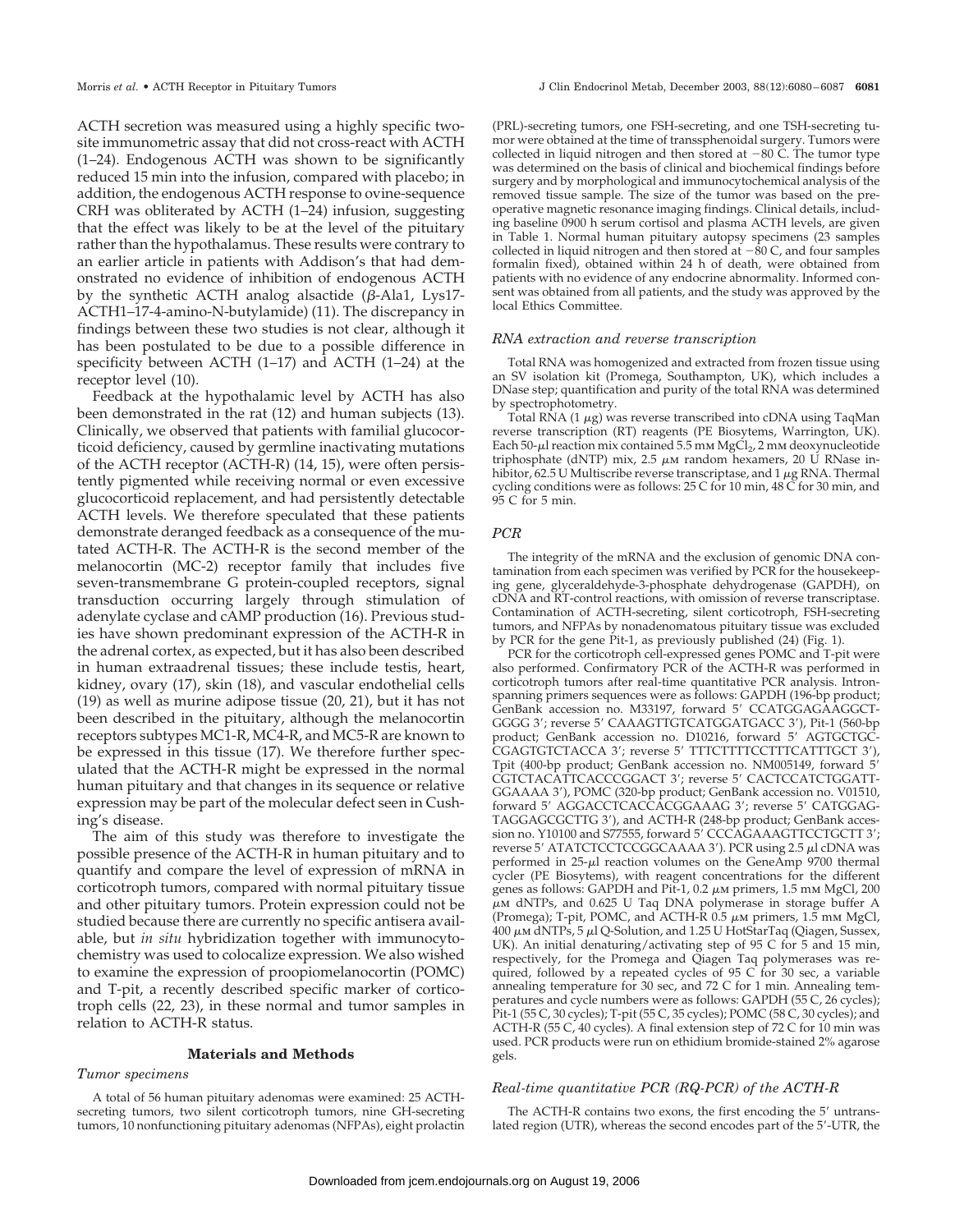|  |  |  |  | <b>TABLE 1.</b> The preoperative tumor size and biochemical characteristics of the corticotroph adenomas |  |  |
|--|--|--|--|----------------------------------------------------------------------------------------------------------|--|--|
|  |  |  |  |                                                                                                          |  |  |

| Tumor<br>no.   | Clinical diagnosis | ICC                           | $ACTH-R$<br>expression   | Sex         | Age<br>(yr) | Size of tumor  | 0900 h Cortisol<br>(nmol/liter) | 0900 <sub>h</sub><br>ACTH<br>(ng/liter) | Suppression<br>on LDDST |
|----------------|--------------------|-------------------------------|--------------------------|-------------|-------------|----------------|---------------------------------|-----------------------------------------|-------------------------|
| $\mathbf{1}$   | Cushing's disease  | ACTH, scattered GH<br>and PRL | $^{+}$                   | $\mathbf F$ | 49          | Micro          | 347                             | 16                                      | $\rm No$                |
| $\,2$          | Cushing's disease  | ACTH                          | $^{+}$                   | F           | 40          | Micro          | 578                             | 17                                      | $\rm No$                |
| $\,3$          | Cushing's disease  | <b>ACTH</b>                   | $^{+}$                   | M           | 24          | Macro          | 725                             | 50                                      | $\rm No$                |
| $\overline{4}$ | Cushing's disease  | ACTH                          | $^{+}$                   | ${\bf F}$   | 20          | Macro          | 741                             | 65                                      | No                      |
| $\bf 5$        | Cushing's disease  | <b>ACTH</b>                   | $+$                      | M           | 59          | Macro          | 603                             | 28                                      | $\rm No$                |
| 6              | Cushing's disease  | <b>ACTH</b>                   | $^{+}$                   | $\mathbf F$ | 56          | Micro          | 557                             | 17                                      | $\rm No$                |
| 7              | Cushing's disease  | ACTH                          | -                        | $\mathbf F$ | 25          | Macro          | 822                             | 117                                     | $\rm No$                |
| 8              | Cushing's disease  | <b>ACTH</b>                   |                          | ${\bf F}$   | 17          | Micro          | 873                             | 96                                      | $\rm No$                |
| 9              | Cushing's disease  | ACTH                          | -                        | M           | 19          | Micro          | 788                             | 68                                      | $\rm No$                |
| 10             | Cushing's disease  | <b>ACTH</b>                   |                          | $\mathbf F$ | 48          | Micro          | 925                             | 128                                     | $\rm No$                |
| 11             | Cushing's disease  | ACTH                          | -                        | $\mathbf F$ | 41          | Macro + SSE    | 780                             | 133                                     | No                      |
| 12             | Cushing's disease  | <b>ACTH</b>                   |                          | $\mathbf F$ | 39          | Macro + SSE    | 800                             | 103                                     | No                      |
| 13             | Cushing's disease  | ACTH                          |                          | $\mathbf F$ | 6           | Micro          | 623                             | 98                                      | $\rm No$                |
| 14             | Cushing's disease  | ACTH                          |                          | $\mathbf F$ | 37          | Micro          | 707                             | 44                                      | NA                      |
| 15             | Cushing's disease  | ACTH                          |                          | ${\bf F}$   | 58          | Micro          | 520                             | 110                                     | NA                      |
| 16             | Cushing's disease  | ACTH                          |                          | F           | 55          | Micro          | 369                             | 26                                      | No                      |
| 17             | Cushing's disease  | <b>ACTH</b>                   |                          | $\mathbf F$ | 69          | Macro          | 662                             | 71                                      | $\rm No$                |
| 18             | Cushing's disease  | <b>ACTH</b>                   | -                        | $\mathbf F$ | 50          | Micro          | 737                             | 70                                      | $\rm No$                |
| 19             | Cushing's disease  | ACTH                          | $\overline{\phantom{0}}$ | $\mathbf F$ | 35          | Micro          | 844                             | 71                                      | No                      |
| 20             | Cushing's disease  | <b>ACTH</b>                   | -                        | M           | 70          | Macro          | 383                             | 155                                     | $\rm No$                |
| 21             | Cushing's disease  | ACTH, scattered TSH           | $\overline{\phantom{0}}$ | $\mathbf F$ | 35          | Micro          | 1150                            | 181                                     | $\rm No$                |
|                |                    | and FSH                       |                          |             |             |                |                                 |                                         |                         |
| 22             | Nelson's syndrome  | <b>ACTH</b>                   | -                        | $\mathbf F$ | 50          | Macro          | $\mathbf{0}$                    | >1500                                   | ND                      |
| 23             | Nonfunctioning     | ACTH                          |                          | M           | 33          | $Maccro + SSE$ | 414                             | 35                                      | ND                      |
| 24             | Nonfunctioning     | <b>ACTH</b>                   |                          | $\mathbf F$ | 34          | Macro          | 83                              | 17                                      | Yes                     |

The three corticotroph tumors excluded from further analysis by positive Pit-1 expression are not shown in this table. Tumors 1–22 were clinically ACTH-secreting. Tumors 23 and 24 were silent corticotrophs on clinical and immunocytochemical grounds. Tumors 1–6 showed ACTH-R expression. Tumors 7-22 were ACTH-R negative. ICC, Immunocytochemistry; Micro, microadenoma (<10 mm); Macro, macroadenoma  $(100 \text{ mm})$ ; SSE, suprasellar extension; LDDST, low-dose dexamethasone suppression test; NA, data not available; ND, test not performed; F, female; M, male.



FIG. 1. Representative 2% agarose gels showing Pit-1 and GAPDH expression. Lane 1 shows size marker  $\phi$ X 174 DNA/*Hinf*-1 digest. Lane 2 shows a normal postmortem pituitary as a positive control for Pit-1 expression. Lane 3 shows an ACTH-secreting adenoma positive for Pit-1 and therefore excluded from further analysis. Lanes 4 and 5 show an ACTH-secreting adenoma and NFPA, respectively, negative for Pit-1, and therefore free of contamination from nonadenomatous tissue. All samples show detectable expression of the internal control gene GAPDH (*lower gel*). Lane 6 shows the water control.

entire coding region, and the 3--UTR. Recently an alternative exon 1 has been described, which leads to an alternative transcript (25), although this does not predict a change in the translated protein. We wished to quantify both transcripts, and therefore intron-spanning probe and primer sets were designed for the normal (ACTH-R) and alternative (ACTH-R1A) transcripts. The RQ-PCR reactions and analysis for the

ACTH-R were carried out using the ABI PRISM 7900 sequence detection system (PE Biosytems), which allows for detection of PCR products as they accumulate during the PCR process, rather than assaying the final product after a fixed number of cycles. For each experiment, RQ-PCR for the endogenous control gene 18s-rRNA was also performed for each sample, allowing for data to be expressed relative to 18s-rRNA, therefore compensating for any differences in RT efficacy. We previously determined 18s-rRNA to be the most consistent internal control gene in pituitary tissue, both adenomatous and normal, using the TaqMan human endogenous control plate (PE Biosytems) (26). To allow for comparison between RQ-PCR experiments, standard curves were constructed for ACTH-R/ACTH-R1A and 18s-rRNA using human adrenal total RNA, which was shown to express both genes. Serial 5-fold dilutions (20 ng/ $\mu$ l to 32 pg/ $\mu$ l) in TE (Tris 10 mm EDTA 1 mm, pH 8.0) buffer were performed followed by RT, and these stocks of cDNAs were used for all experiments. Data from standard curves with a correlation coefficient of less than 0.97 were discounted. RQ-PCR was carried out in triplicate using 10- $\mu$ l reaction volumes containing 5  $\mu$ l TaqMan Universal PCR master mix, 200 nm probe, 50 nm (ACTH-R), 300 nm (ACTH-R1A) or 300 nm (18s-rRNA) forward primer, 900 nm (ACTH-R), 300 nm (ACTH-R1A), or 300 nm (18s-rRNA) reverse primer at 50 C for 2 min, 95 C for 10 min, followed by 40 cycles of 95 C for 15 sec and 60 C for 1 min.

Primer and probes were synthesized by MWG Biotech (Ebersberg, Germany), with sequences as follows: ACTH-R (GenBank accession no. Y10100 and S77555), forward 5' CTCATTCATTTTGCCCAGAAAGTT 3', reverse 5' GGATCTTTTCTTCCTTGTAGCACTTG 3', probe 5' TCTCCCAATCACCTTCAGCTCTGAAGCA 3'; ACTH-R1A (GenBank accession no. AB013459), forward 5' GTGAAAGCTTGGTGATTA-ATATAAAGACTT 3', reverse 5' CCTTGTAGCACTTGCTGGAGATC 3', probe 5' AGTTAAAATCTCCCAATCACCCTCCACATGAA 3'; and 18s-rRNA (GenBank accession no. X03205), forward 5' TCCCCAT-GAACGAGGAATTC 3', reverse 5' GTGTACAAAGGGCAGGGACT-TAA 3', probe 5' CAACGCAAGCTTATGACCCGCACTTACT 3'. The probes were labeled with the reporter dye (6-carboxy-fluorescein) at the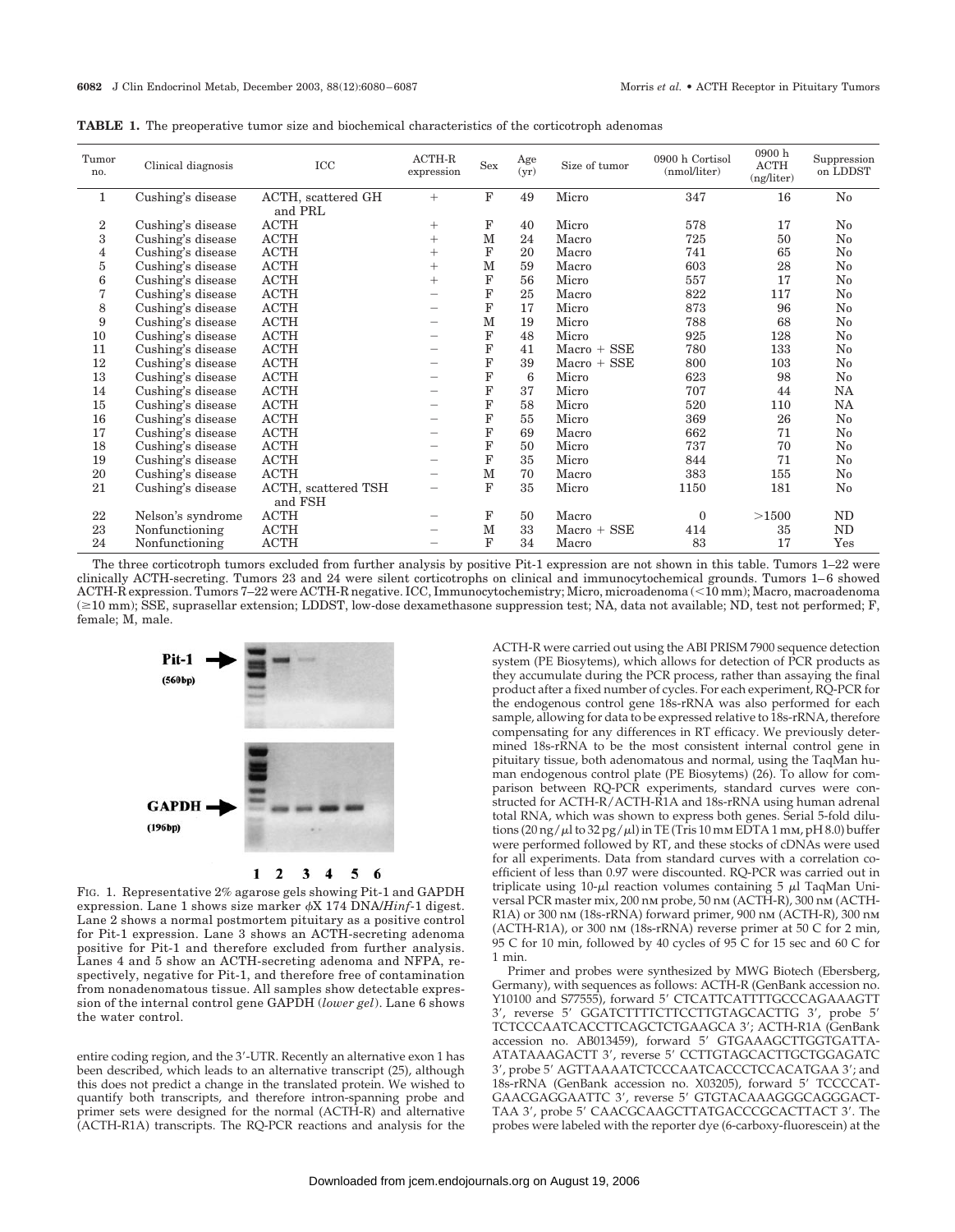5' end and the quencher dye (6-carboxy-tetramethylrodamine) at the 3' end. Experiments were performed on at least two occasions for each sample.

## *ACTH-R sequencing*

Direct sequencing of the entire coding region of the ACTH-R (894 bp) was performed on cDNA from three ACTH-R-positive ACTH-secreting tumors and one each of a positive NFPA; GH-, PRL-, and TSH-secreting tumor; and two normal pituitary samples. In addition, for three of the ACTH-negative ACTH-secreting adenomas and the two silent corticotrophs, sufficient tissue was available to allow tumor genomic DNA  $(gDNA)$  preparation using the QIAamp DNA minikit (Qiagen). Quantification and purity of the gDNA was determined by spectrophotometry and sequencing subsequently performed. PCR products were prepared using the following two overlapping primer sets: 48 forward 5' GAAAAGATCCTGAAGAATCAATCAA 3', 656 reverse 5' GAA-CAGCGACGTGAAGGTG 3'; 506 forward 5' GGACCGCTACATCAC-CATCT 3', 1073 reverse 5' GGCACTTGGCAACGTTATTC 3'. PCR using 5  $\mu$ l cDNA or 2  $\mu$ l gDNA was performed in 25- $\mu$ l reaction volumes containing 1  $\mu$ m primers, 2.5 mm MgCl, 400  $\mu$ m dNTPs, 5  $\mu$ l Q-Solution, and 2.5 U HotStarTaq (Qiagen). PCR parameters were 95 C for 15 min followed by for the cDNA and the gDNA, respectively, 45 or 35 cycles of 95 C for 30 sec, 55 C for 30 sec, and 72 C for 1 min, and then 72 C for 10 min. The PCR product size was checked by ethidium bromide-stained 2% agarose gel electrophoresis before purification using the ExoSAP-IT kit protocol (USB Corp., Cleveland, OH). Each PCR product was sequenced in both the forward and reverse direction using a  $10$ - $\mu$ l sequencing reaction, consisting of 4.5–5.5  $\mu$ l purified PCR product, 4  $\mu$ l BigDye terminator ready reaction mix (PE Biosytems), and  $1 \mu$ M primer. The primers were the same as those used for the PCR amplification. The extension products obtained were purified using Sephadex column precipitation plates (Amersham Life Science Ltd., Buckinghamshire, UK) to remove the excess of dye terminators, which can interfere with base calling. Electrophoresis of the samples was performed on the ABI Prism 3700 DNA analyser (PE Biosytems). The obtained sequences were analyzed using the Phred/Phrap/Consed software package (www.phrap. org) and compared with the published ACTH-R sequence.

#### *In situ hybridization (ISH)*

ISH was performed using probes produced from an 894-bp cDNA for the ACTH-R incorporated into plasmid pcDNA3 (Invitrogen, Paisley, UK). After linearalization with *Hin*dIII, the antisense riboprobe was transcribed with SP6 RNA polymerase in the presence of digoxigenin (DIG) 11 uridine 5-triphosphate. The sense probe was generated using *Xba*I and T7 RNA polymerase (all reagents Roche Diagnostics, Penzberg, Germany). Sections (4  $\mu$ m thick) were cut from four formalin-fixed paraffin-embedded normal pituitary glands. Following rehydration, sections were washed in  $0.1$  M HCl solution,  $0.3\%$  Triton X 100, and digested with proteinase K (100 mg/ml) in PBS at 37 C (all reagents Sigma-Aldrich, Gillingham, UK). Slides were incubated with DIG-

labeled probe overnight at 42 C in a hybridization buffer [containing Denhardts,  $2 \times$  saline sodium citrate (SSC), 50% formamide, SDS and salmon sperm DNA]. Stringency washes started with  $2 \times$  SSC for 30 min,  $0.1 \times$  SSC for 15 min, and then  $0.1 \times$  SSC at 50 C for 30 min. Slides were then incubated for 1 h in alkaline phosphatase-conjugated anti-DIG antiserum, diluted 1:2000 in Tris buffer pH 7.4. Sections were washed in buffer and finally incubated in nitroblue tetrazolium/bromo-chloroindolyl phosphate, containing levamisole until a dark blue reaction product developed. Sections were counterstained with hematoxylin, mounted in Glycergel, and examined under a light microscope (all reagents Sigma-Aldrich). Controls included incubation with DIGlabeled sense probe and DIG-labeled probe to albumen mRNA.

#### *Immunocytochemistry*

Serial sections of pituitary were immunostained for ACTH, GH, PRL, TSH, LH, FSH, and S100 protein to identify folliculostellate cells, using the EnVision technique (Dako, Ely, UK). The distribution of positive ISH signal was compared with the hormone staining patterns.

## *Statistical analysis*

ACTH-R data were expressed as the ratio of ACTH-R quantity to 18s-rRNA quantity. Data are shown as median with minimum and maximum values. The nonparametric Kruskal-Wallis ANOVA was used to calculate differences in expression between groups of tissues. The Mann-Whitney *U* test was used to calculate differences in preoperative characteristics. Significance was taken as  $P < 0.05$ .

#### **Results**

A total of three ACTH-secreting tumors were shown to be Pit-1 mRNA positive and therefore probably contaminated with nonadenomatous pituitary tissue and thus were excluded from further analysis (Fig. 1). None of the NFPAs or the single FSH-secreting tumor studied showed Pit-1 positivity.

RQ-PCR for the ACTH-R and ACTH-R1A was performed on 22 ACTH-secreting tumors, two silent corticotroph tumors, nine GH-secreting tumors, 10 NFPAs, eight PRLsecreting tumors, one FSH-secreting tumor, and one TSHsecreting tumor as well as 23 normal pituitary specimens. ACTH-R mRNA was identified in all normal autopsy pituitary samples, although at variable expression levels (Fig. 2). In the ACTH-secreting tumors as a group, ACTH-R mRNA was significantly underexpressed (median 0, range 0–1.16), compared with normal pituitary samples (median 4.40  $\times$  $10^{-2}$ , range  $1.51 \times 10^{-3}$  to  $4.52 \times 10^{-1}$ ) ( $P = 0.008$ ; Fig. 2).

FIG. 2. Scatterplot of ACTH-R mRNA expression in pituitary tumors and normal pituitary: NP, Normal pituitary,  $n = 23$ ; ACTH, ACTHsecreting adenomas,  $n = 22$ ; GH, GH-secreting adenomas,  $n = 9$ ; NFPA,  $n = 10$ ; PRL, PRLsecreting adenomas,  $n = 8$ . Actual values of ACTH-R/18srRNA expression are shown. \*\*\*,  $P = 0.008$  *vs.* normal pituitary; \*\*,  $P \le 0.01$ ; \*,  $P = 0.03$  *vs.* normal pituitary.

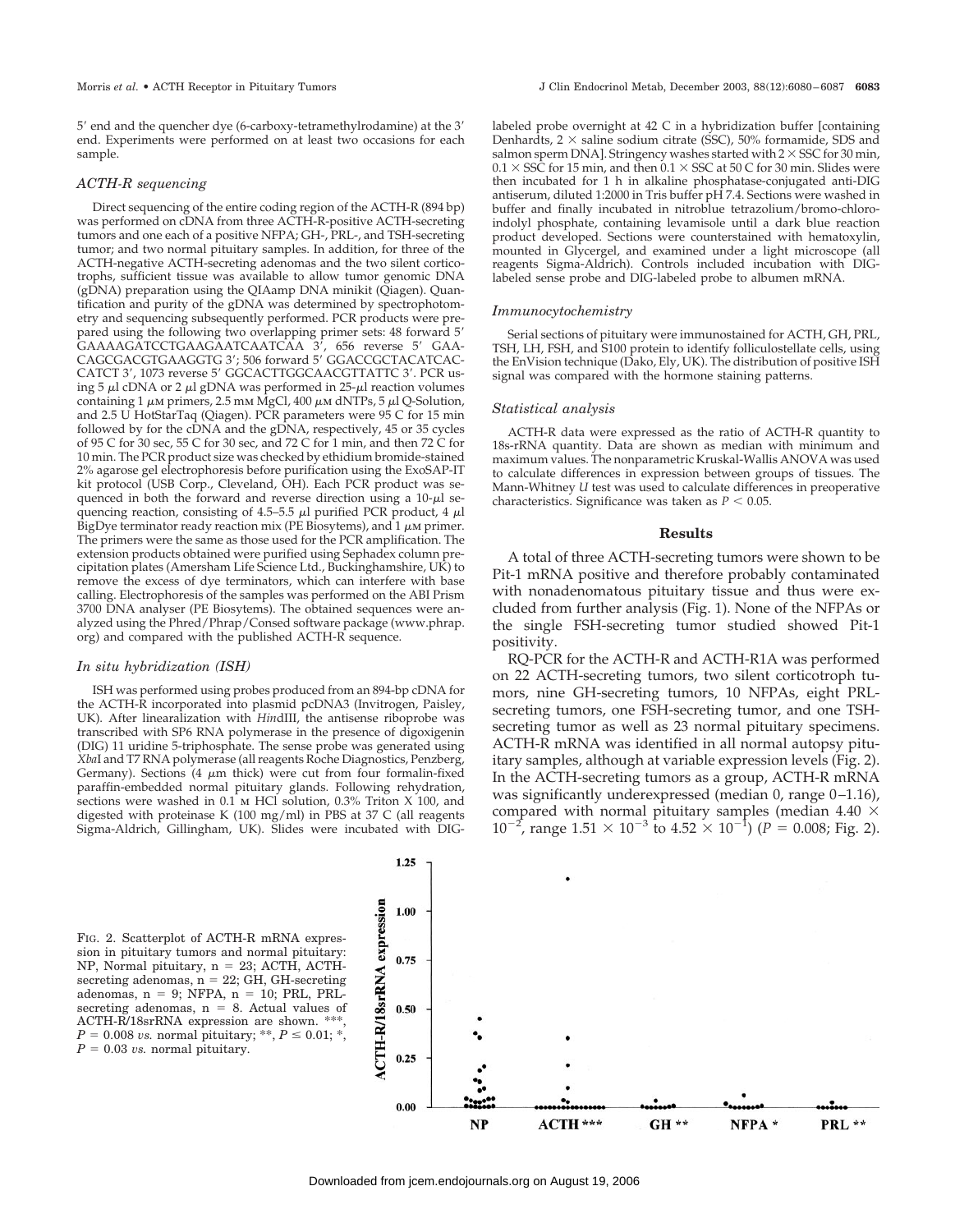Only six of the 22 ACTH-secreting tumors had detectable expression of the ACTH-R and in these expression levels were comparable with the normals in five, but it was higher in one tumor (Fig. 2). Undetectable ACTH-R expression was confirmed by conventional PCR (Fig. 3). There was also significantly reduced ACTH-R expression in the GH-secreting tumors (median 0, range  $0-3.47 \times 10^{-2}$ ,  $P = 0.01$ ), PRLsecreting tumors (median 0, range  $0 - 6.26 \times 10^{-2}$ ,  $P = 0.004$ ), and NFPAs (median  $1.67 \times 10^{-3}$ , range  $0-6.26 \times 10^{-2}$ ,  $P =$ 0.03; Fig. 2). In addition, the single TSH-secreting tumor showed very weak expression of the ACTH-R (7.91  $\times$  10<sup>-3</sup>), whereas the single FSH-secreting tumor showed no expression (data not shown).

ACTH-R1A expression was detected in five normal pituitary samples, one ACTH-secreting tumor, and one GHsecreting tumor, all of which showed expression of ACTH-R. Expression levels of the alternative transcript were 30- to 70-fold less than that of the normal transcript in these specimens (data not shown).

Plasma 0900 h ACTH levels at diagnosis were significantly lower ( $P = 0.0006$ ) in the ACTH-secreting tumors positive for ACTH-R expression, compared with those not expressing the ACTH-R (Fig. 4). The patient with Nelson's syndrome and ACTH levels greater than 1500 ng/liter was excluded from this analysis. There was no statistical difference in any of the other diagnostic baseline characteristics between ACTH-R-positive and ACTH-R-negative ACTH-secreting tumors (Table 1).

ISH was used to localize the ACTH-R within the normal pituitary gland. The antisense probe gave a positive signal in cells that corresponded to a subpopulation of corticotrophs, as defined by immunocytochemical staining (Fig. 5, A and B). Neither the sense probe nor the albumen probe gave any signal (Fig. 5C). The pattern did not correspond to cells immunopositive for any of the other hormones or to folliculostellate cells.

T-pit and POMC mRNA expression was positive in all the corticotroph tumors, although only weak expression for Tpit was present in two of these tumors. There was no discernible difference in T-pit or POMC expression between ACTH-R-positive and ACTH-R-negative adenomas (Fig. 6A). POMC expression was present in all the normal pitu-



FIG. 3. The 2% agarose gels showing ACTH-R and GAPDH expression in ACTH-secreting adenomas. Lane 1 shows size marker  $\phi$ X 174 DNA/*Hinf*-1 digest. Lane 2 shows an adrenal sample as a positive control. Lanes 3–8 show the ACTH-secreting adenomas with detectable ACTH-R expression by RQ-PCR. Lanes 9 and 10 show two representative ACTH-secreting adenomas showing no detectable ACTH-R expression by RQ-PCR. Lane 11 shows the water control.



FIG. 4. Scatterplot showing lower plasma ACTH levels at diagnosis in the ACTH- $\vec{R}$  positive (ACTH-R+), compared with the ACTH-R negative (ACTH-R-) tumors ( $P = 0.0006$  between groups).

itary samples, whereas T-pit expression was present in all but one normal sample (Fig. 6B). In nine of the 12 ACTH-Rpositive noncorticotroph tumors, there were faint bands for T-pit. However, POMC expression was seen in only four of these samples. In the ACTH-R-negative noncorticotroph tumors, eight of 17 showed very weak expression in either T-pit or POMC (data not shown).

Direct sequencing of the coding region of the ACTH-R was performed on the cDNA of two normal pituitary samples, three ACTH-secreting adenomas shown to express the ACTH-R, and one of each ACTH-R-positive GH-secreting, PRL-secreting, and TSH-secreting adenomas. In addition, direct sequencing of the coding region was performed on the gDNA of three ACTH-R-negative ACTH-secreting adenomas and both silent corticotrophs. All sequences were identical to the published ACTH-R sequence, with no base alterations.

## **Discussion**

We have demonstrated the presence of ACTH-R mRNA in the normal human pituitary gland and have localized its expression to corticotroph cells. Because it has been suggested that ACTH may itself be involved in the regulatory feedback of ACTH secretion (5, 9, 10, 13) and because dysregulation of the usual negative feedback pathways on ACTH secretion is characteristic of Cushing's disease, it is possible to speculate that qualitative or quantitative changes in the ACTH-R are present in ACTH-secreting pituitary adenomas.

We found that the ACTH-R was absent in around 70% of the ACTH-secreting tumors studied but was present in all the normal human pituitary specimens, with the normal transcript the predominant species. It was also present in some of the noncorticotroph tumors. Because it appears the ACTH-R is expressed in the normal pituitary on corticotrophs, with no evidence of expression in noncorticotroph cells, then any homogeneous population of corticotrophs would be expected to have a much higher expression of the ACTH-R than nontumorous pituitary; even in those tumors that expressed the ACTH-R, in five of these six ACTH-R-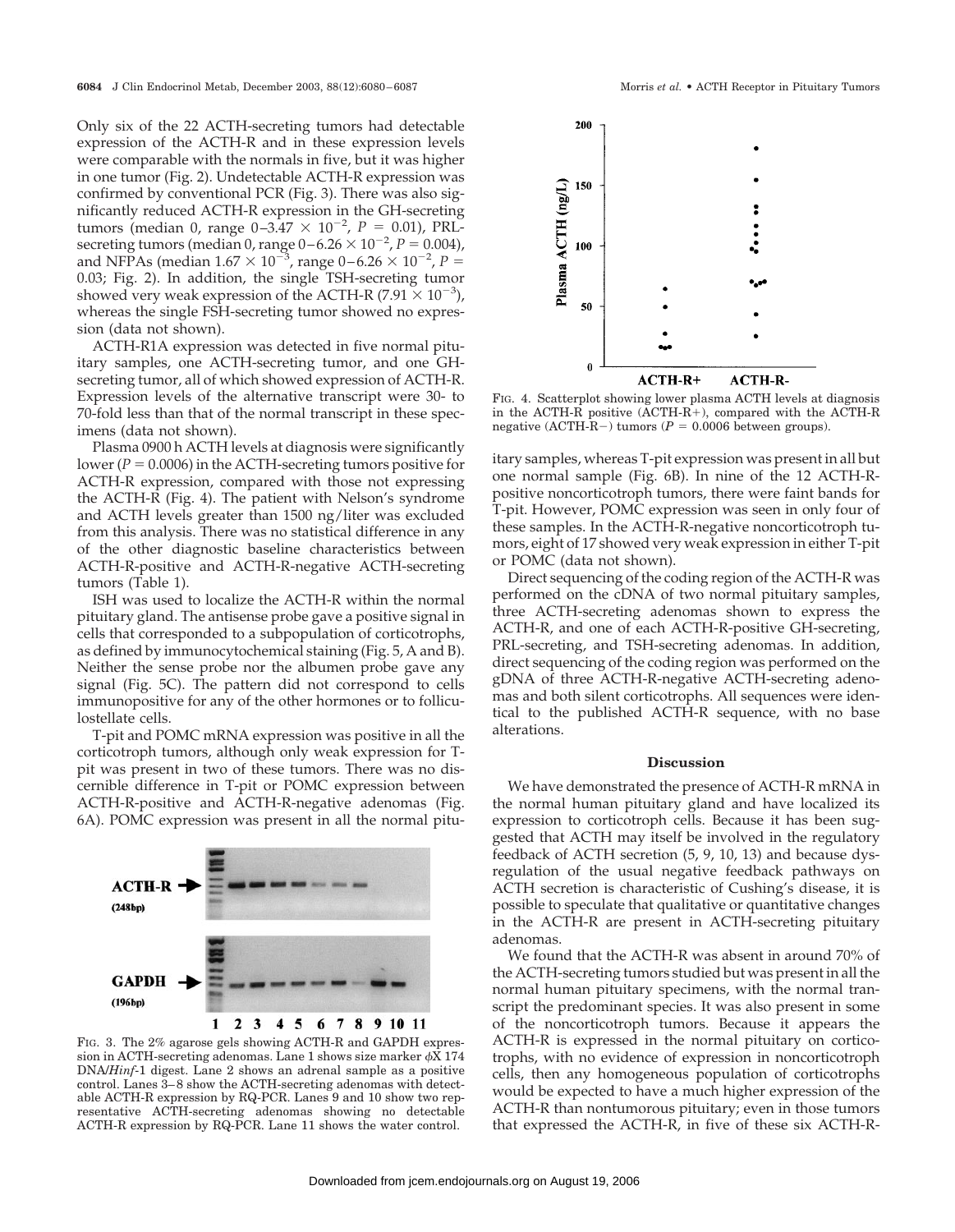

FIG. 5. Colocalization of the ACTH-R in normal human pituitary gland. A, Immunohistochemistry for adrenocorticotrophin. B, ISH. Antisense probe for mRNA for ACTH-R. C, ISH. Sense probe for mRNA for ACTH-R. The pattern of signal for ACTH-R mRNA corresponds to corticotrophs. There is no binding of the sense probe. Because the sections are not immediately adjacent (there were intervening control slides), the *asterisks* serve to identify corresponding groups of cells in the immunohistochemical and ISH slides.

FIG. 6. A, Representative 2% agarose gels of T-pit (*upper gel*) and POMC (*lower gel*) expression in ACTH-secreting (lanes 2–15) and silent corticotroph adenomas (lanes 16 and 17). Lane 1 shows size marker  $\phi$ X 174 DNA/*Hinf*-1 digest. Lanes 2–4 shows ACTH-R-positive tumors. Lanes 5–15 show ACTH-R-negative tumors. Lane 18 shows the water control. B, Representative 2% agarose gels of T-pit (*upper gel*) and POMC (*lower gel*) expression in normal postmortem pituitary specimens all positive for the ACTH-R. Lane 1 shows size marker  $\phi$ X 174 DNA/*Hinf*-1 digest. Lanes 2–14 show normal pituitary samples. Lane 15 shows the water control.



positive ACTH-secreting tumors, absolute expression levels of the ACTH-R were comparable with those seen in the normal pituitary specimens (Fig. 2). Therefore, even in these five tumors, it seems likely that the expression level of the ACTH-R per adenomatous corticotroph cell is reduced relative to a normal corticotroph cell. What is perhaps more interesting is the observation that the ACTH-secreting tumor with the high level of ACTH-R expression (tumor no. 6 in Table 1) was the smallest tumor studied, a microadenoma approximately 3 mm in diameter. From this it is tempting to hypothesize that loss of ACTH-R expression occurs as the tumor develops. However, this is not borne out in the other ACTH-secreting tumors, in which there appeared to be no correlation between tumor size and ACTH-R positivity or negativity.

The mechanism for the loss of ACTH-R expression in corticotroph tumors remains unclear. One possibility is that sequence mutations lead to abnormal transcripts of the

ACTH-R in ACTH-secreting tumors that might undergo nonsense-mediated decay of abnormal mRNA, as previously described in Carney complex GH-secreting tumors (27); however, in three ACTH-secreting tumors and the two silent corticotrophs negative for the ACTH-R, no coding region mutations could be identified in the tumor gDNA. This renders an explanation based on mutated sequences leading to nonsense-mediated decay for the loss of message improbable. In three ACTH-secreting adenomas that showed ACTH-R expression, no mutations were found in the mRNA coding region that might predict inactivation of the receptor in these tumors. Similarly, no mutations were detected in the small group of noncorticotroph tumors studied. One possibility is that loss of the ACTH-R could be causal in the pathogenesis of ACTH-secreting adenomas: if ACTH is an inhibitor of tumoral ACTH secretion and/or growth, then gradual loss of the ACTH-R by a clone or clones could in theory lead to selective accumulation of that clone. However,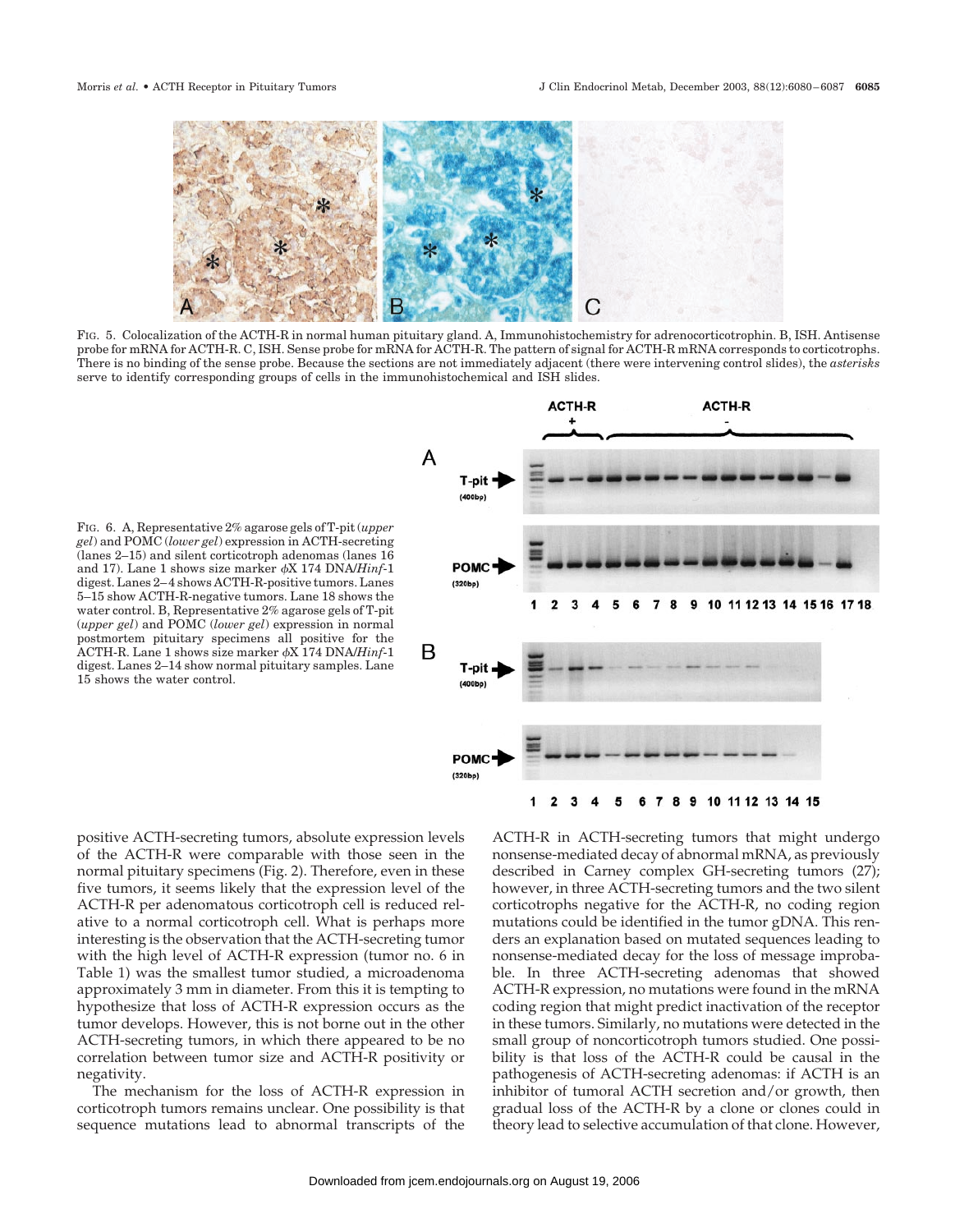an argument against this speculation is that these tumors do not routinely develop in patients with familial glucocorticoid deficiency who have germline-inactivating mutations of the ACTH-R. It is therefore more likely that this phenomenon is a consequence of the tumoral process. In the adrenal gland, ACTH-R expression is up-regulated rather than downregulated by ACTH (28, 29), but the influence of high levels of ACTH and corticosteroids on the pituitary ACTH-R is unknown.

The finding that morning plasma ACTH levels were significantly lower in those ACTH-secreting tumors positive for the ACTH-R fits with the hypothesis that ACTH exerts negative feedback on its own secretion at the level of the pituitary. It is unclear at the current time how ACTH-R signaling might influence ACTH levels. There was no discernible difference in POMC expression between ACTH-R positive and negative ACTH-secreting tumors, although we did not perform RQ-PCR. Therefore, it may be that the mechanism is via inhibition of POMC processing or secretion of ACTH from the corticotroph cell, rather than an influence on POMC mRNA expression. It is also possible that the higher the level of ACTH, the higher the cortisol burden, and it is possible that cortisol itself down-regulates the ACTH-R. We did not find any correlation between the single basal cortisol level, but this may not adequately reflect the integrated burden of glucocorticoid excess over time.

T-pit is a novel T box factor identified in the mouse that activates POMC gene transcription and has been shown to be present only in murine and human pituitary POMC-expressing lineages, *e.g.* corticotrophs and melanotrophs (22, 23). There are currently no published data on T-pit mRNA expression in normal human pituitary tissue or adenomas using RT-PCR. As might be anticipated, we have shown that in both the normal pituitary specimens and ACTH-secreting adenomas, POMC was expressed in all samples, whereas T-pit was expressed in all but one of the normal pituitary specimens. In the corticotroph tumors, T-pit and POMC were expressed in all samples, and there was no obvious difference in the strength of bands between ACTH-R-positive and ACTH-R-negative tumors. We were intrigued by the weak expression of the ACTH-R in some noncorticotroph tumors. In nine of the 12 ACTH-R positive noncorticotroph tumors, there were faint bands for T-pit and in some positive POMC expression. We assume this indicates some degree of contamination with trapped normal corticotroph cells, a well-recognized phenomenon (30) (Asa, S., and K. Kovacs, personal communications). However, there was weak expression of POMC and/or T-pit in some of the other ACTH-R-negative noncorticotroph tumors, and it may be that in these the levels of ACTH-R if present were too small to detect.

In summary, we have identified mRNA for the ACTH-R in the normal human pituitary gland. ACTH-R mRNA expression appears to be lost in the majority of ACTH-secreting tumors, compared with the normal pituitary, but in those tumors in which ACTH-R expression is still detectable, plasma ACTH levels are significantly lower. We suggest that this provides further support for the concept of ACTH autoregulation at the pituitary level, and this may help to explain the resistance to feedback seen in Cushing's disease.

ACTH-R levels were also significantly reduced in GHsecreting adenomas, PRL-secreting adenomas, and NFPAs as might be expected, considering the ACTH-R colocalizes to corticotroph cells on ISH in normal pituitaries. However, as noted above, there is currently no antibody available to the ACTH-R to investigate its protein expression by either Western blotting or immunostaining. Furthermore, functional studies on human corticotroph tumors are extremely difficult because of the small size of such tumors and a lack of normative data on the normal human pituitary. Nevertheless, it is clearly important to consider the translation and functionality of the ACTH-R before concluding as to the functional relevance of these findings.

## **Acknowledgments**

We are extremely grateful to Sylvia Asa for aiding in the supply of normal human pituitary; Adrian Clark for supply of the ACTH-R plasmid; and our clinical colleagues J. P. Monson, G. M. Besser, S. L. Chew, P. J. Jenkins, F. Afshar, and I. Sabin for the supply of tumor samples.

Received December 27, 2002. Accepted September 2, 2003.

Address all correspondence and requests for reprints to: Professor A. B. Grossman, Endocrine Oncology, Department of Endocrinology, St. Bartholomew's Hospital, London EC1A 7BE, United Kingdom. E-mail: a.b.grossman@qmul.ac.uk.

D.G.M. and M.G. were supported by the Joint Research Board of St. Bartholomew's Hospital. B.K. was supported by the Cancer Research Committee of St. Bartholomew's Hospital. M.K. is a Medical Research Council Clinical Scientist.

#### **References**

- 1. **Dahia PL, Grossman AB** 1999 The molecular pathogenesis of corticotroph tumors. Endocr Rev 20:136–155
- 2. **Dahia PL, Honegger J, Reincke M, Jacobs RA, Mirtella A, Fahlbusch R, Besser GM, Chew SL, Grossman AB** 1997 Expression of glucocorticoid receptor gene isoforms in corticotropin-secreting tumors. J Clin Endocrinol Metab 82:1088–1093
- 3. **Antonini SRR, Latronico AC, Elias LLK, Cukiert A, Machado HR, Liberman B, Mendonca BB, Moreira AC, Castro M** 2002 Glucocorticoid receptor gene polymorphisms in ACTH-secreting pituitary tumours. Clin Endocrinol (Oxf) 57:657–662
- 4. **Korbonits M, Bujalska I, Shimojo M, Nobes J, Jordan S, Grossman AB, Stewart PM** 2001 Expression of 11*β*-hydroxysteroid dehydrogenase isoenzymes in the human pituitary: induction of the type 2 enzyme in corticotropinomas and other pituitary tumors. J Clin Endocrinol Metab 86:2728–2733
- 5. **Kitay JI, Holub DA, Jailer JW** 1959 Action of exogenous ACTH. Endocrinology 64:475
- 6. **Hodges JR, Vernikos J** 1959 Circulating corticotropin in normal and adrenalectomized rats after stress. Acta Endocrinol (Copenh) 30:188–190
- 7. **Richardson UI** 1978 Self-regulation of adrenocorticotropin secretion by mouse pituitary tumor cells in culture. Endocrinology 102:910–917
- 8. **Fehm HL, Voigt KH, Lang R, Pfeiffer EF** 1974 No "ultra-short feedback mechanism" for ACTH. Neuroendocrinology 16:364–368
- 9. **Motta M, Mangili G, Martini L** 1965 A "short" feedback loop in the control of ACTH secretion. Endocrinology 77:392–395
- 10. **Boscaro M, Sonino N, Paoletta A, Rampazzo A, Mantero F** 1988 Evidence for ultra-short loop autoregulation of adrenocorticotropin secretion in man. J Clin Endocrinol Metab 66:255–257
- 11. **Cavagnini F, Invitti C, Danesi L, Passamonti M, Fossati R** 1985 Evidence against a self-inhibition of ACTH secretion in man. Neuroendocrinology 41: 518–525
- 12. **Suda T, Yajima F, Tomori N, Sumitomo T, Nakagami Y, Ushiyama T, Demura H, Shizume K** 1986 Inhibitory effect of adrenocorticotropin on corticotropin-releasing factor release from rat hypothalamus in vitro. Endocrinology 118:459–461
- 13. **Suda T, Tomori N, Yajima F, Ushiyama T, Sumitomo T, Nakagami Y, Demura H, Shizume K** 1987 A short negative feedback mechanism regulating corticotropin-releasing hormone release. J Clin Endocrinol Metab 64:909–913
- 14. **Clark AJ, McLoughlin L, Grossman A** 1993 Familial glucocorticoid deficiency associated with point mutation in the adrenocorticotropin receptor. Lancet 341:461–462
- 15. **Tsigos C, Arai K, Hung W, Chrousos GP** 1993 Hereditary isolated glucocor-